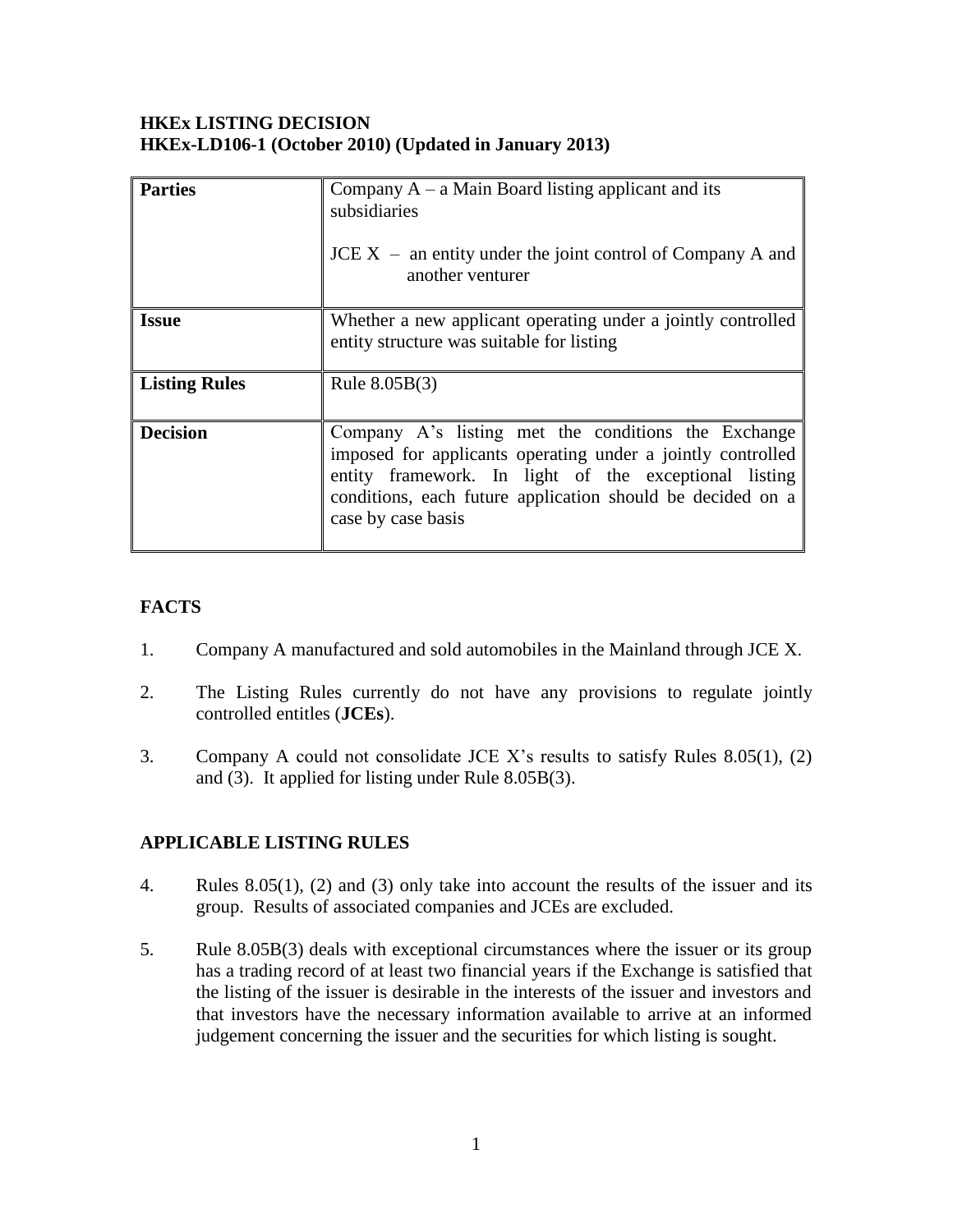## **ANALYSIS**

- 6. In 2005, the Exchange developed a framework to assess the eligibility for a new applicant operating under a JCE framework. This framework consists of two parts:
	- a. a set of exceptional circumstances for assessing the applicant's eligibility under Rule 8.05B(3); and
	- b. conditions imposed on the applicant after listing.
- 7. The principle is to regulate JCEs (including JCEs newly established after listing) in a manner consistent with regulating subsidiaries under the Listing Rules.
- 8. This framework has been applied to a Mainland automobile manufacturer operating through JCEs.

## *Eligibility criteria*

- 9. The Exchange will apply the following criteria to determine whether the "exceptional circumstances test" is met:
	- a. the applicant must be able to meet the large market capitalisation test in Rule 8.05(3) if the proportionate results of its JCEs are included;
	- b. the JCEs structure must be common in the applicant's industry, or be the result of the regulatory environment;
	- c. the joint venture partners must participate in the management of the JCEs together with the applicant;
	- d. the applicant and the joint venture partners must be able to make contributions to the JCE's operation and growth, such as management expertise, production techniques, patents or production facilities;
	- e. the joint venture agreement must contain safeguards to avoid the applicant's share of the JCE's profits flowing to other entities without the applicant's consent;
	- f. the joint venture agreement must set out clear terms of distribution of the JCE's assets upon termination of the agreement;
	- g. the listing document must contain disclosure of the historical dividend payment patterns and its future dividend policies;
	- h. the listing document must include the terms of the joint ventures and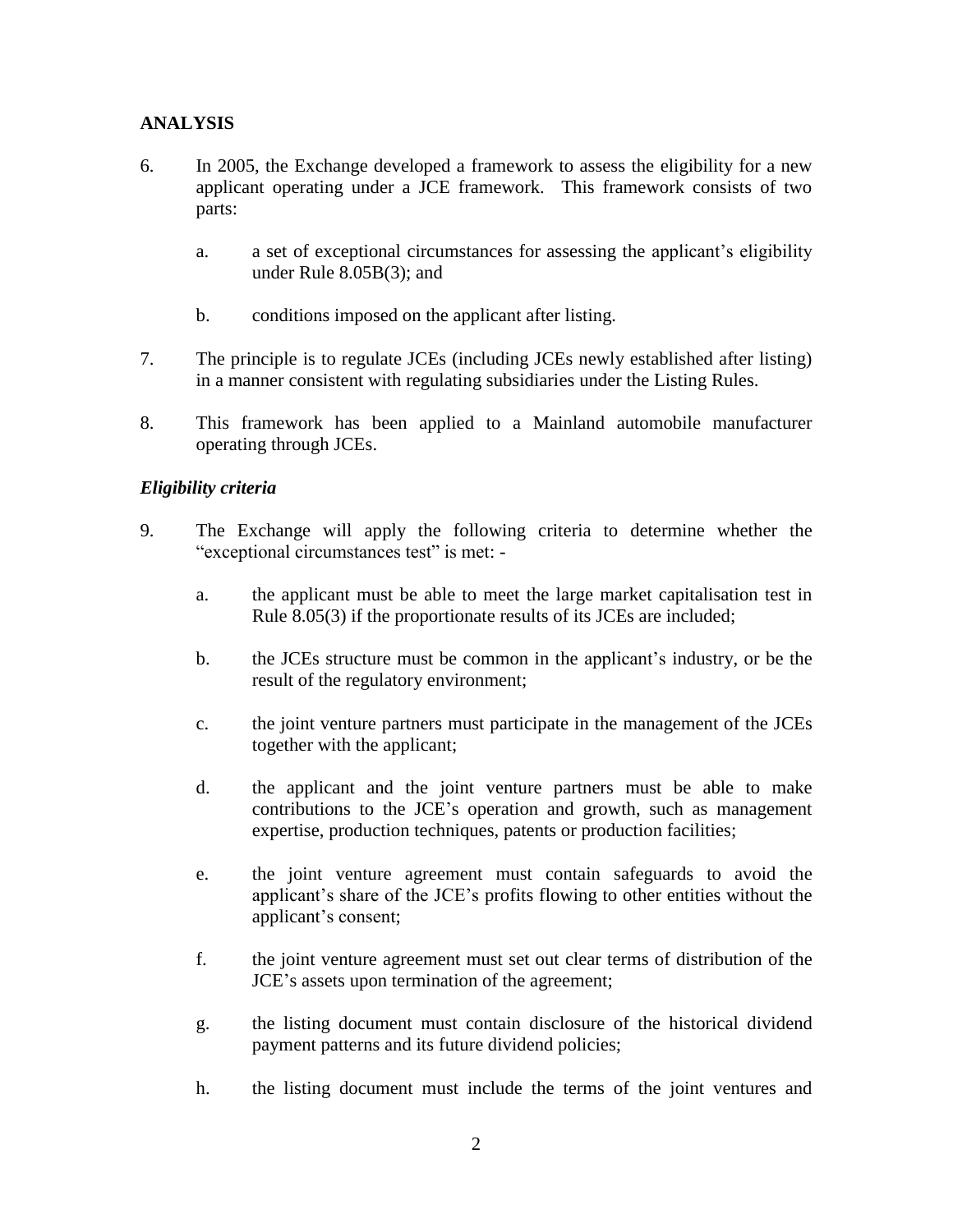disclose the risk factors of the JCE's structure and business; and

i. the applicant must comply with the continuing obligations imposed as a condition of listing.

#### *Post-listing conditions*

- 10. The Exchange will impose the following continuing obligations to treat the JCEs as subsidiaries:
	- a. The JCEs will be subject to the continuing obligations governing subsidiaries, including those in Chapters 13, 14, 14A, 15, 17 and Practice Note 15 subject to the modifications below.

#### *Chapter 13*

b. The JCE's activities will be treated as the applicant's activities and will be subject to the obligation to disclose information under Rule  $13.09(1)^1$ . However Rules 13.12 to 13.19 will not apply to JCEs. *(Updated January 2013)*

### *Chapter 14*

c. The percentage ratio tests for classifying different transactions will be adjusted to take into account only the proportionate interest of the applicant's in the JCE. For example, in an acquisition by a 50/50 JCE, the applicant will only pick up 50% (being its proportionate share in the JCE) of the acquisition cost of the target in calculating the numerator of the consideration ratio.

#### *Chapter 14A*

- d. The percentage ratio tests for de minimis connected transactions with JCEs will be adjusted to take into account the proportionate interests of the applicant in the JCEs.
- e. Connected persons of the applicant will include the directors and joint venture partners of the JCEs and their respective associates. As a result, transactions between the applicant (including the JCEs) and i) the joint venture partners and their associates; ii) the directors of JCEs and their associates; or iii) the connected persons of the applicant (e.g. the substantial shareholder and its associates), will be considered connected transactions.